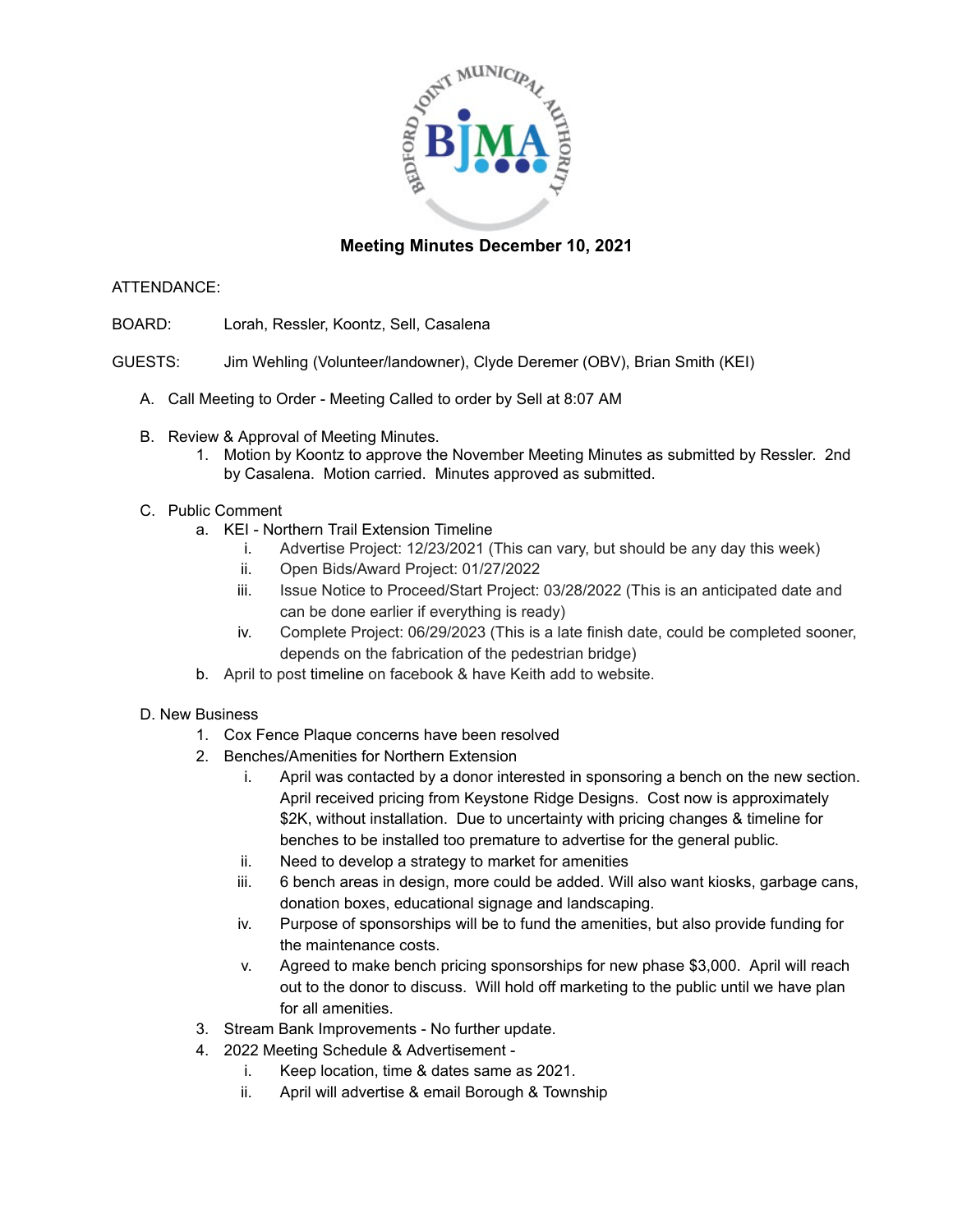## E. Old Business

- 1. Trail Storm Damage Repair/Maintenance
	- a. Bedford Fire Department cleaned out pipe
	- b. Approx 400' of trail surface still needs attention. Suggested using millings to try to repair and roll the surface.
- 2. OBV to Weber Lane Phase, possible trailhead Weber Lane/Business Route 220
	- a. Discussed the land on the corner of Weber Lane & Business Route 220. Owner is not ready to sell at this time, but will consider the sale in future.
	- b. There are some deed restrictions on the land, but none which seem unreasonable for our intended purposes
	- c. Peter Winglee also willing to donate land alongside Weber Lane for trail use within the Electrical Line right of way, which would keep trail alignment off Weber Lane.
	- d. Jim Wehling prepared some economic data impact to help support having a trail head /welcome center at that location.
- 3. Eagle Scout Project Bike Fix-it station
	- a. Bike Station had a defective part
	- b. The part came yesterday and should be fixed & installed in two weeks.
- 4. Boat Launch
	- a. Rutters has agreed to donate the land identified by Keller adjacent to their new Sunnyside Road facility for our boat launch project and will sign an easement for BJMA to have access through their parking lot to our launch area.
	- b. Will need to do a subdivision
	- c. Will work with Keller to establish a cost estimate for subdivision, design & permitting.
	- d. April to request documentation from Rutters of donation.
	- e. Jim will find out when next deadline is for grant funding through Fish & Boat **Commission**
- D. Reports of Officers
	- Chairman -
	- Vice Chairman-
	- Secretary-
	- Treasurer See attached Treasurer's Report. Motion by Sell to accept Treasurer's Report & Pay Bills. 2nd by Lorah. Motion approved. Brad working on close out from SAP&DC & awaiting response from Stacy. May need to submit a final report. CFA 20% hold back required additional documentation from Keller. Brian Smith is working on documentation and will upload to Brad's FTP site. Brad also reached out to Bill Wise at Somerset Trust to discuss a Line of Credit, which will likely be required again to make sure we can pay contractors prior to receiving our reimbursements.
	- Secretary-Treasurer -

### Meeting adjourned at 9:16 AM

Next Meeting will be January 14 @ 8:00 AM at 127 S. Juliana St., Bedford, PA